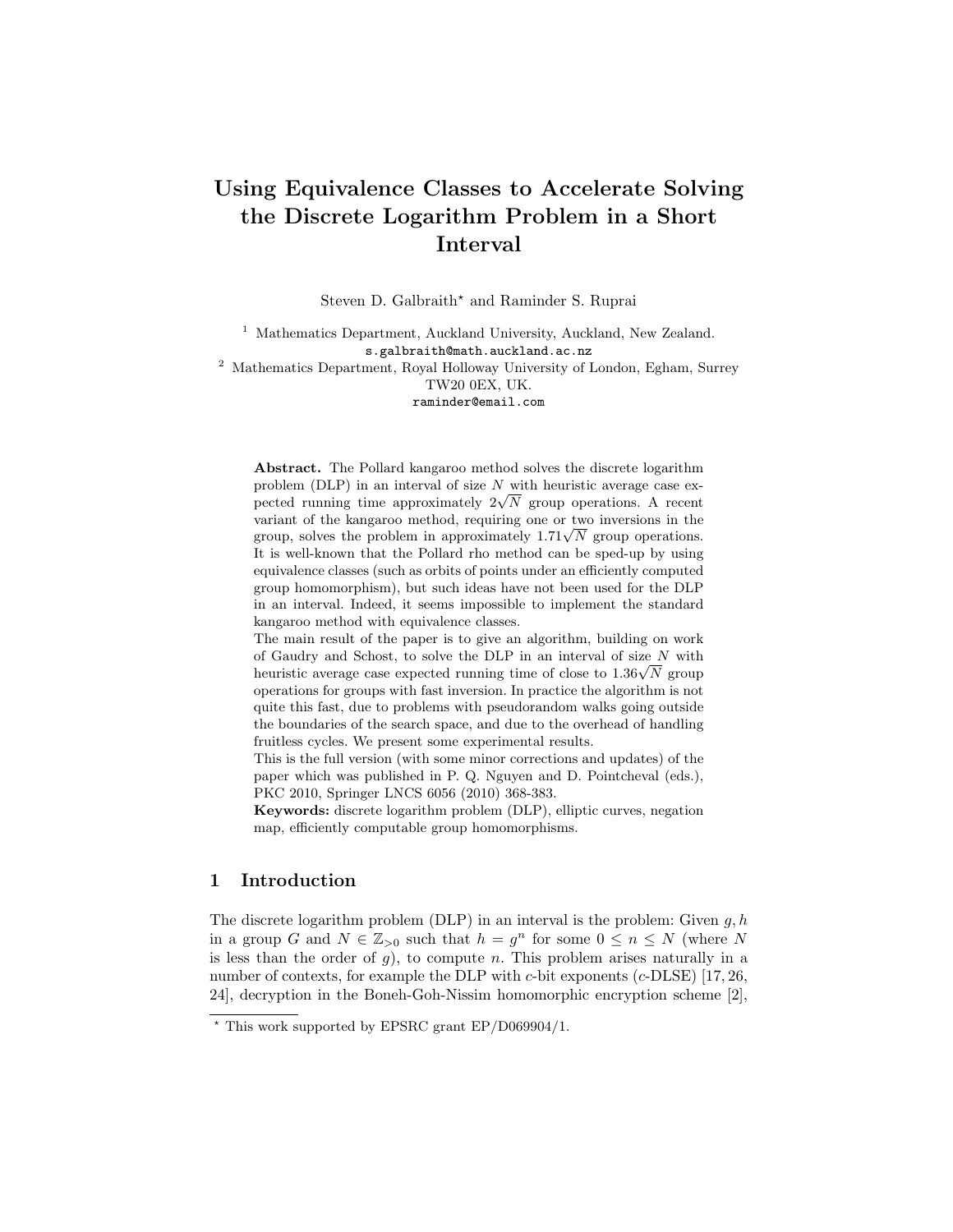counting points on curves or abelian varieties over finite fields [16], the analysis of the strong Diffie-Hellman problem [4, 19], and side-channel or small subgroup attacks [18, 20].

One can solve the DLP in an interval using the baby-step-giant-step algo-One can solve the DLP in an interval using the baby-step-giant-step algorithm in at worst  $2\sqrt{N}$  group operations (or, with minor modifications, with Fithm in at worst  $2\sqrt{N}$  group operations (or, with minor modifications, with average case running time of  $\sqrt{2N}$  group operations). But this method also requires  $O(\sqrt{N})$  group elements of storage.

Pollard [27] developed the kangaroo algorithm precisely with this application in mind. Using distinguished points, van Oorschot and Wiener [25] (also see Polin mind. Using distinguished points, van Oorschot and Wiener [25] (also see Poi-<br>lard [29]) achieve a heuristic average case expected complexity of essentially  $2\sqrt{N}$ group operations and low storage. We summarise this algorithm in Appendix A. Note that this algorithm has success probability of 1, as do all algorithms in this paper. Two new variants of the kangaroo method which require inversion of just one or two group elements have been proposed by Pollard (see [11]); the heuristic one or two group elements have been proposed by Pollard (see [11]); the neuristic running times are roughly  $1.82\sqrt{N}$  and  $1.71\sqrt{N}$  group operations respectively. These algorithms can also be parallelised (or distributed) with a linear speedup. For comparison, the Pollard rho method [27] has heuristic expected running time For comparison, the I onard tho method [21] has neutristic expected Funning time<br>of  $\sqrt{\pi r/2} \approx 1.25\sqrt{r}$  operations if g has order r. All complexity statements in this paper rely on heuristic assumptions; for steps toward a rigorous analysis of the kangaroo method please see Montenegro and Tetali [22].

Gaudry and Schost [16] (building on earlier work of Gaudry and Harley [15]) presented a different approach to solve this problem using a birthday paradox style analysis. Whilst their algorithm is not as fast as that of van Oorschot and Wiener, it is easily parallelisable and importantly there is no requirement to know the number of clients or processors before the algorithm begins. Parallelising the Gaudry-Schost algorithm gives a linear speedup and this also applies to all the algorithms in this paper. For brevity we state all running times for the serial algorithms in this paper. For brevity we state all running times for the serial case. The average expected running time of their algorithm is  $2.08\sqrt{N}$  group operations on a serial computer (the algorithm of Gaudry and Harley [15] is less efficient). We present their algorithm and recall the analysis of its complexity in Section 2.

Gallant, Lambert and Vanstone [13] and Wiener and Zuccherato [32] showed that the Pollard rho method can be used with equivalence classes (orbits of group elements under an fast computable group homomorphism) to achieve a constant speedup in some groups. In particular, for elliptic curves the rho algorithm can speedup in some groups. In particular, for elliptic curves the rho algorithm can<br>be sped-up by a factor of  $\sqrt{2}$  using the equivalence class  $\{u, u^{-1}\}\$  where u is a group element (which is more commonly written as  $\{P, -P\}$  in the case of elliptic curves). Since the algorithms use pseudorandom walks which do not behave exactly like true random walks there are some challenges to achieving the optimal theoretical running time. In particular, walks can fall into short cycles and hence never arrive at a distinguished point; these are called "fruitless cycles" and have been analysed by Duursma, Gaudry and Morain [7], Bos, Kleinjung and Lenstra [3] and Bernstein [1].

It seems to be impossible to combine the standard kangaroo method with equivalence classes in general (Section 19.6.3 of [6] claims it can be done but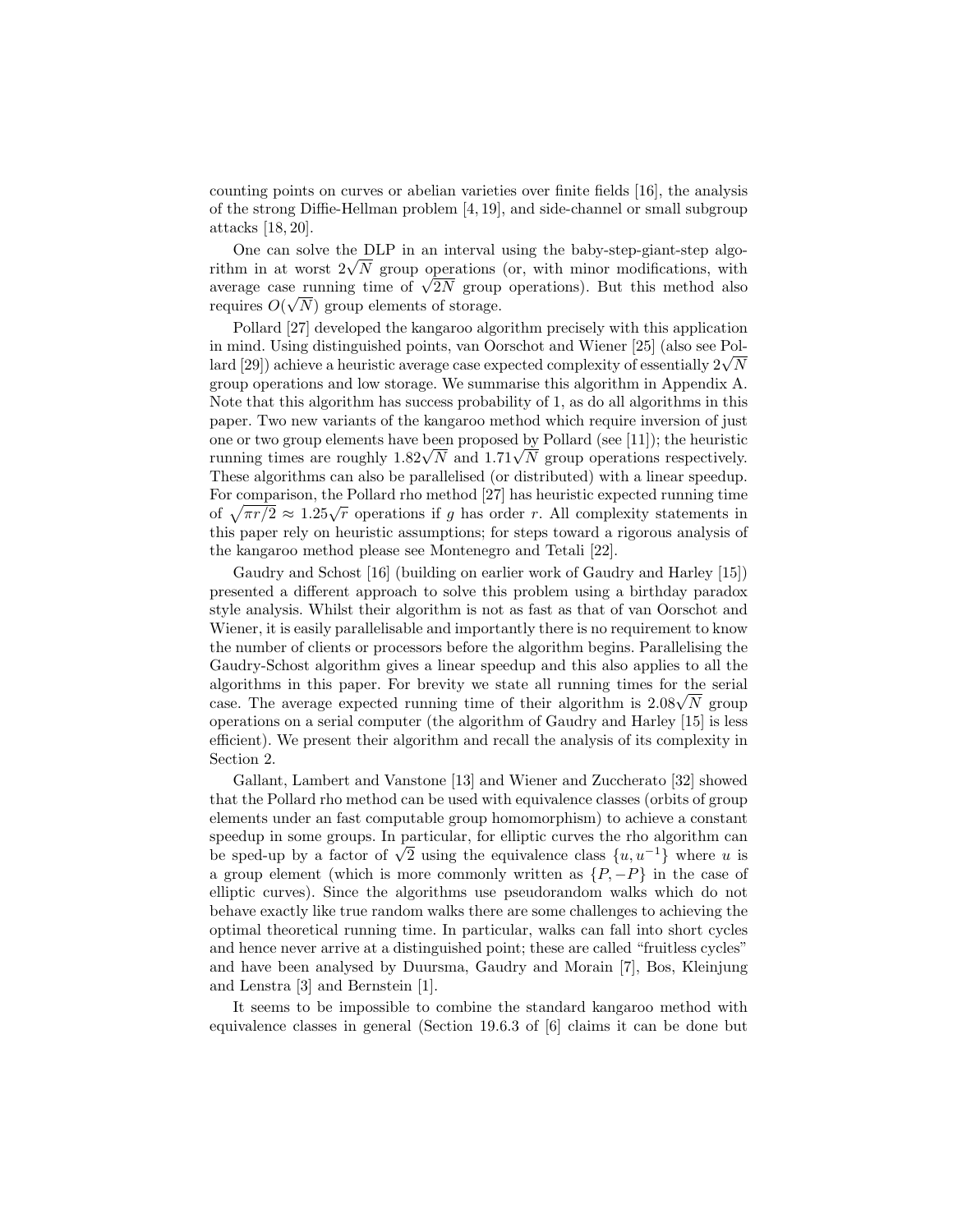gives no details, and this seems to be an error). Hence, it is necessary to consider other algorithms. A natural observation is that, for a DLP instance  $(g, h)$  in an interval of even length N, one can set  $h' = hg^{-N/2}$  and then solve  $h' = g^n$  where  $-N/2 \le n \le N/2$ . If the discrete logarithm of u lies in the interval  $[-N/2, N/2]$ then the equivalence class  $\{u, u^{-1}\}\$  does correspond to a pair of group elements in the region of interest.

In Sections 3 and 4 we show how to speed up the Gaudry-Schost method in groups with fast inversion (such as elliptic curves, tori, LUC and XTR). Here fast inversion means that computing  $u^{-1}$  for any u in the group is much faster than a general group operation. We also present a further speedup by modifying the search region. Our main result is a method to solve the DLP in an interval the search region. Our main result is a method to solve the DLP in an interval<br>in approximately 1.36√N group operations. The result uses a new variant of the birthday paradox which is developed in [12]. The theoretical analysis of the algorithm assumes it is run using a truly random walk. In practice one implements the algorithm using a pseudorandom walk which has a number of undesirable consequences, in particular it can walk outside the desired search space, and there can be fruitless cycles which add some overhead to the computation. In Section 5 we present experimental results which give a better idea of the actual performance in practice (though it is likely that these figures can be improved).

Our algorithm, as with Gaudry-Schost, requires low storage and can be parallelised with linear speedup very easily.

We indicate in Appendix B how to speed up the Gaudry-Schost algorithm for the multi-dimensional DLP using equivalence classes. The appendix contains some results which were not present in the conference version [10] of this paper.

# 2 The Gaudry-Schost Algorithm

To introduce notation and the central ideas, we recall the Gaudry-Schost algorithm [16]. The basic idea is the same as the kangaroo algorithm of Pollard in the van Oorschot and Wiener [25] formulation. Let  $g$  and  $h$  be the DLP instance we wish to solve, with  $h = g^n$  for some integer  $-N/2 \leq n \leq N/2$ . We run a large number of pseudorandom walks (possibly distributed over a large number of processors). Half the walks are "tame walks", which means that every element in the walk is of the form  $g^a$  where the integer a is known. The other half are "wild walks", which means that every element is of the form  $hg^a$  where the integer  $\alpha$  is known. As is typical in this subject, we visualise the group in terms of the 'exponent space'. More precisely, define the 'tame set'

$$
T = [-N/2, N/2]
$$

(where by  $[N_1, N_2]$  we mean  $\{a \in \mathbb{Z} : N_1 \le a \le N_2\}$ ) and the 'wild set'

$$
W = n + T = \{n + a : a \in [-N/2, N/2]\}.
$$

Note that, when N is even,  $|T| = |W| = N + 1$ , though we are frequently sloppy and treat the sets as if  $|T| = N$ . Although T and W are of the same size, W is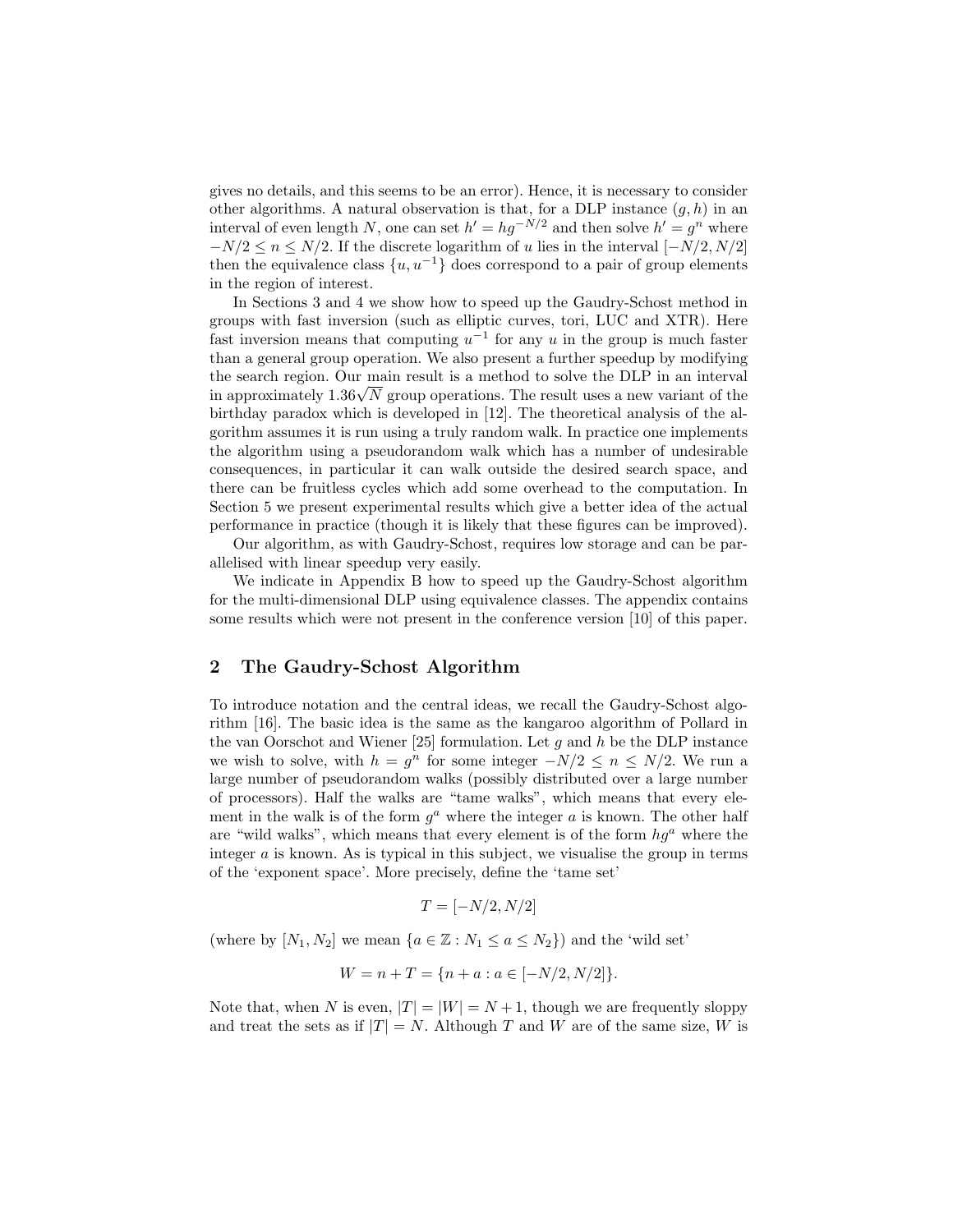a translation of T and of course we do not know the value of n. A tame walk is a sequence of points  $g^a$  where  $a \in T$  and a wild walk is a sequence of points  $g^b = hg^a$  with  $b \in W$ .

Each walk proceeds until a distinguished point is hit. This distinguished point is then stored on a server, together with the corresponding exponent a and a flag indicating which sort of walk it was. This data is analogous to the 'trap' set in the standard Pollard kangaroo method [27, 29]. When the same distinguished point is visited by two different types of walk we have the "tame-wild collision"  $g^{a_1} = h g^{a_2}$  and one solves the DLP. We stress that the algorithm continues until the DLP is solved. Hence the probability of success is 1.

The main difference between the Gaudry-Schost algorithm and the kangaroo algorithm is that when a distinguished point is hit, Gaudry and Schost restart the walk from a random starting point in a certain range, whereas the kangaroos keep on running. The theoretical analysis is different too: Gaudry and Schost use a variant of the birthday paradox whereas Pollard and van Oorschot and Wiener use a different probabilistic argument (see Appendix A).

#### 2.1 Theoretical Analysis

We now recall the precise analysis of the idealised version (i.e., using a truly random walk, rather than a pseudorandom walk) of the Gaudry-Schost algorithm [16]. Gaudry and Schost use the following variant of the birthday paradox, which we will call the Tame-Wild birthday paradox.

**Theorem 1.** When sampling uniformly at random from a set of size  $R \in \mathbb{N}$ , with replacement, and alternately recording the element selected in 2 different lists then the expected number of selections that need to be made in total before usts then the expected number of selections that need to we have a coincidence between the lists is  $\sqrt{\pi R} + O(1)$ .

Proofs of this theorem can be found in Selivanov [31] or [12] or in [30] (which derives it from a result of Nishimura and Sibuya [23]). For simplicity we will omit the  $O(1)$  term from all subsequent running times.

Since tame points lie in  $T$  and wild points lie in  $W$  a collision between tame and wild points can only occur in  $T \cap W$ . We call such a collision 'tamewild' and this is analogous to a coincidence between the lists in Theorem 1, so we apply Theorem 1 in the case  $R = |T \cap W|$ . Throughout the paper we approximate  $|T \cap W|$  by the length of the interval of real numbers corresponding to  $[-N/2, N/2] \cap [n - N/2, n + N/2].$ 

Figure 1 presents  $T \cap W$  in two cases. The first case is  $h = g^n$  for  $n = N/4$ so  $|T \cap W| = 3N/4$  (this is the 'average case'). The second case is  $h = g^n$  for  $n = N/2$  so  $|T \cap W| = N/2$  (which is the 'worst case').

Theorem 2. (Gaudry-Schost [16]) Let notation be as above. If elements are sampled uniformly at random with replacement alternately from T and W and recorded, the expectation, over all problem instances, of the number of selections recoraea, the expectation, over all proble<br>before a tame-wild collision is  $2.08\sqrt{N}$ .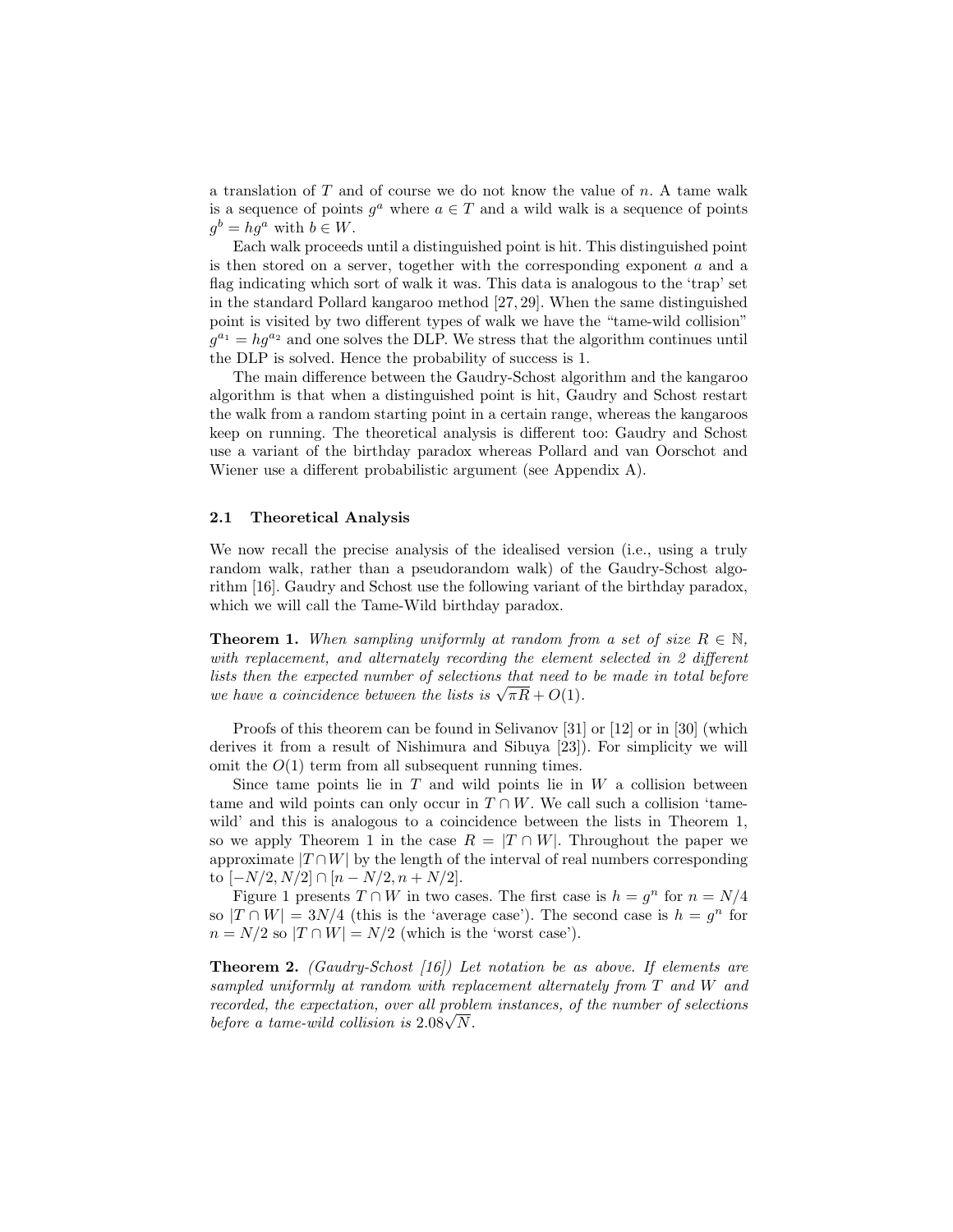

Fig. 1. Overlap between  $T$  and  $W$ . The sets  $T$  and  $W$  are represented by black horizontal bars and the shading between them shows the length of the overlap. The first case is when  $n = N/4$  and the second case is  $n = N/2$ .

Proof. The running time of the Gaudry-Schost algorithm is dependent on the problem instance  $h = g^n$  but, by symmetry, we can restrict to the case  $0 \le n \le$  $N/2$ . We write this as  $h = g^{xN}$  where  $x \in [0, 1/2]$ .

Let  $R = |I| + |W| = N(1 - x)$ . By Theorem 1 we expect to need to sample  $\sqrt{\pi R}$  elements (half of each type) of  $T \cap W$  to find a collision. To select  $\frac{1}{2}\sqrt{\pi R}$ Let  $R = |T \cap W| = N(1-x)$ . By Theorem 1 we expect to need to sample elements in  $T \cap W$  when sampling uniformly from T requires selecting

$$
\frac{|T|}{|R|} \frac{1}{2} \sqrt{\pi R} = \frac{1}{2} \sqrt{\pi N/(1-x)}.
$$

The same argument applies to  $W$ . Hence, the expected running time of the algorithm is  $\sqrt{\pi N/(1-x)}$  group operations. Note that this is the expected value of the running time, over all choices for the random walk, for a specific problem instance.

We now average this over all problem instances as

$$
2\int_0^{1/2} (1-x)^{-1/2} \sqrt{\pi N} dx = 2\sqrt{\pi N} \left[ 2 - \sqrt{2} \right] = 2(2 - \sqrt{2})\sqrt{\pi N} \approx 2.08\sqrt{N}.
$$

This result has been improved to  $2.05\sqrt{N}$  by using smaller sets for T and W in [9].

#### 2.2 Pseudorandom Walks and Practical Considerations

Gaudry and Schost present the result in Theorem 2 but they also consider the practical implementation of the algorithm. First, to reduce storage, one does not record every element sampled by the pseudorandom walk but instead uses distinguished points. If we let  $\theta$  be the probability that an element of the group is a distinguished point then walks are of length  $1/\theta$  on average and we require storage of around  $\theta\sqrt{N}$  group elements.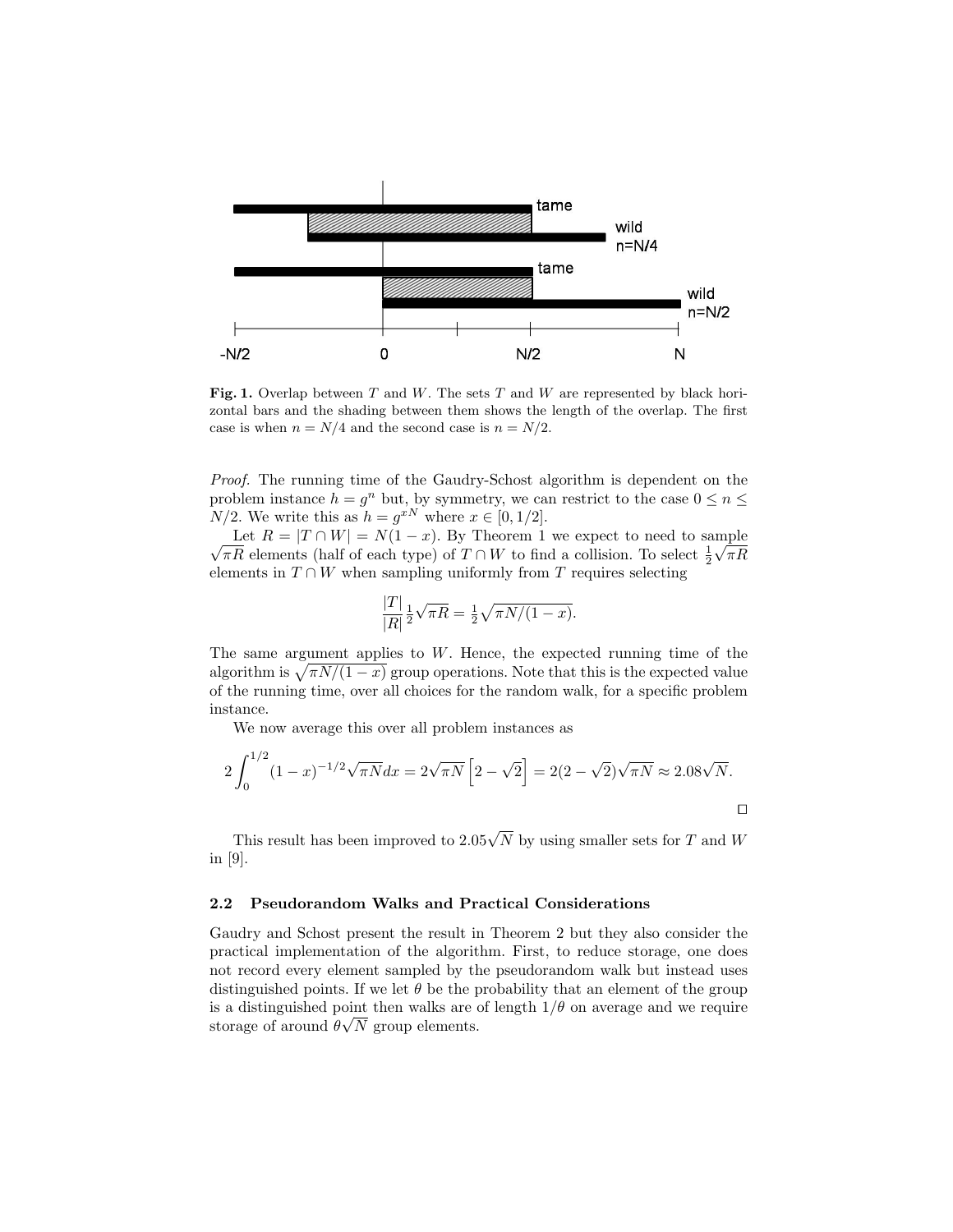Second, it is necessary to use a pseudorandom walk which performs close enough to sampling uniformly at random that the Tame-Wild birthday paradox still applies. Gaudry and Schost, as with the kangaroo method, partition the group into, say, 32 subsets and use a pseudorandom walk where each step is a multiplication of the current group element by  $g^{a_i}$ , where  $a_i$  is a fixed small positive integer, if the current group element lies in the i-th block of the partition. Our algorithms will necessarily have random walks which step in a "side-to-side" manner, since the equivalence class representative of a group element could be its inverse and steps to the right from the inverse of a group element are the same as steps to the left from the original element. Hence, though we take  $a_i \in \mathbb{N}$ and each step is multiplication by  $g^{a_i}$ , in practice the walks look like the jumps are of lengths  $\pm a_i$ . We denote by m the mean of the integers  $|a_i|$  and call it the mean absolute step size. For the analysis we recall the following result (note that the mean absolute step size in this walk is  $\frac{1}{2}$ ).

**Lemma 1.** (Cofman, Flajolet, Flatto and Hofri [5]) Let  $y_0, y_1, \ldots, y_k$  be a symmetric random walk that starts at the origin  $(y_0 = 0)$  and takes steps uniformly distributed in  $[-1, +1]$  then the expected maximum excursion is

$$
E(\max\{|y_i| : 0 \le i \le k\}) = \sqrt{\frac{2k}{3\pi}} + O(1)
$$

The average 'distance' covered by a random walk, from its starting point to The average 'distance' covered by a random walk, from its starting point to when it hits a distinguished point, is therefore  $O(m/\sqrt{\theta})$ . To have good random walks it is essential that this value is sufficiently large so that each walk covers a reasonable proportion of the tame or wild set. If not, then the walks stay very close to their starting point and the probability of two walks colliding is small. close to their starting point and the probability of two walks colliding is small.<br>On the other hand, when  $m/\sqrt{\theta}$  is large then there is a good chance that the pseudorandom walks will sometimes travel outside  $T$  or  $W$ . Steps outside the regions of interest cannot be included in our probabilistic analysis and so such steps are "wasted". To reduce these wasted steps it is necessary to start walks inside a subset of T and W. More details about how to do this are given in [9].

We therefore state the following heuristic result. The factor  $1 + \epsilon$  takes into account the failure of a pseudorandom walk to behave exactly like a random walk, in particular due to effects at the boundaries of the regions.

Heuristic 1 The average expected running time for the Gaudry-Schost algorithm to solve the DLP in an interval of size N is  $2.08(1+\epsilon)\sqrt{N}+1/\theta$  group operations for some small  $\epsilon > 0$ .

We admit that the statement of Heuristic 1 (and Heuristic 2 later) is essentially vacuous (for example, is  $\epsilon = 1$  "small"?). We would like to be able to replace  $\epsilon$  by  $o(1)$ . This may be reasonable for Heuristic 1 but it seems unlikely to be reasonable for Heuristic 2. The extensive computational experiments performed in [11] (for a slightly different problem) suggest it is reasonable to suggest that  $\epsilon$  can be around 0.05 to 0.06 in both Heuristics 1 and 2.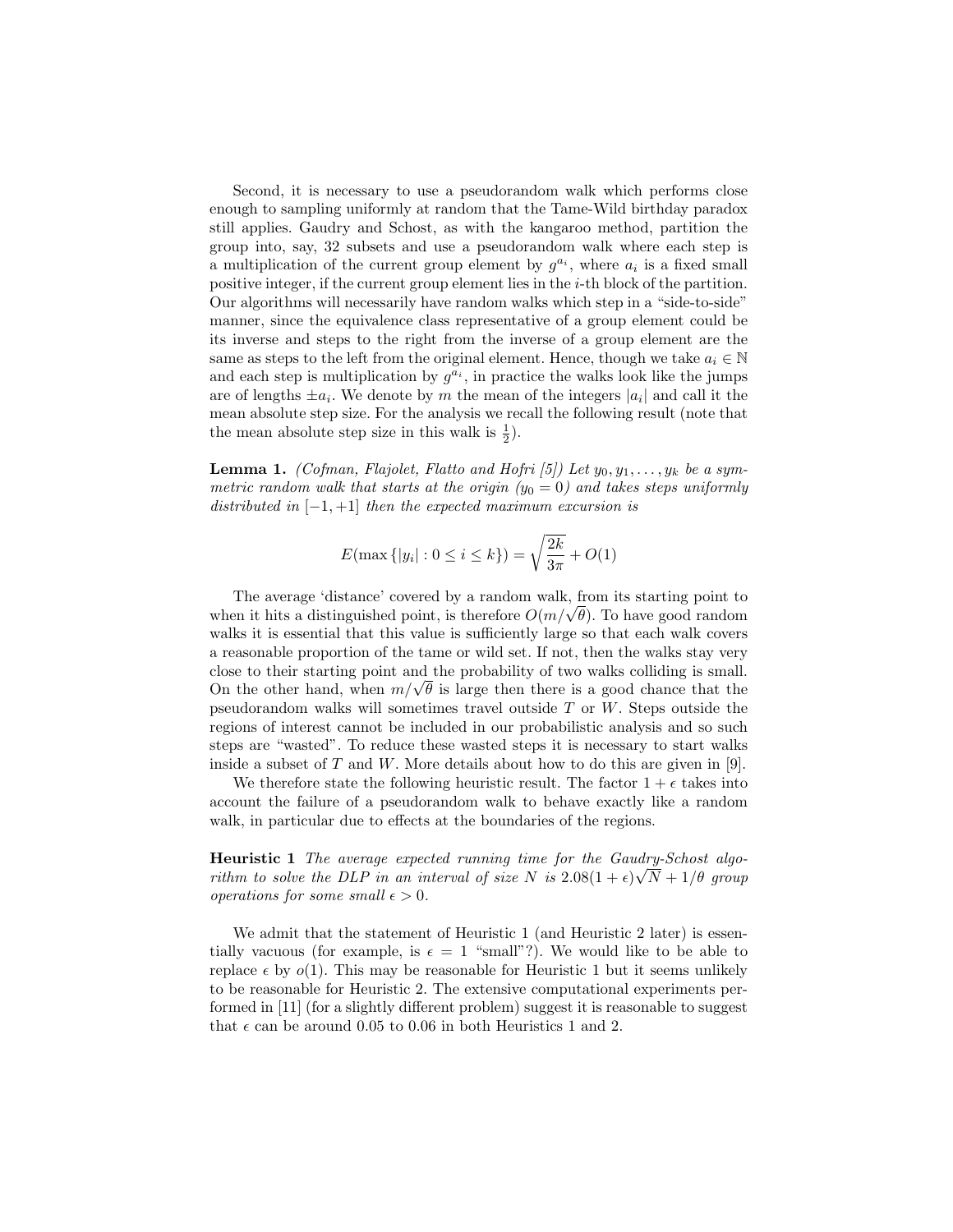The standard Gaudry-Schost algorithm is therefore not as fast as the van Oorschot and Wiener version of the Pollard kangaroo method. Nevertheless, we will improve upon their approach in groups with fast inversion, to obtain a method faster than any known method based on kangaroos.

# 3 Equivalence Classes

Following the work of Gallant, Lambert and Vanstone [13] and Wiener and Zuccherato [32] it is natural to consider a pseudorandom walk on a set of equivalence classes. For the DLP in an interval this only seems to give an improvement when the equivalence class is a set of group elements all of whose discrete logarithms lie in the interval. Groups with fast inversion are good candidates for this.

It is necessary to be able to compute a unique representative of the equivalence class so that one can define a deterministic pseudorandom walk on the equivalence classes. For example consider the group of points on an elliptic curve  $E: y^2 = x^3 + Ax + B$  over a finite field  $\mathbb{F}_q$  where q is an odd prime. If we let  $P = (x_P, y_P) \in E(\mathbb{F}_q)$  then the inverse of P is simply  $-P = (x_P, -y_P)$ . Now we need a rule to define a unique representative for each equivalence class  $\{P, -P\}$ . A simple rule in this case is: treat the y-coordinate of P as an integer  $0 \le y_P < q$ and let the unique representative be  $(x_P, \min\{y_P, q - y_P\})$ . The pseudorandom walk is then defined using the unique equivalence class representative.

If we denote elements of the group by their discrete logarithms and order those in the interval  $[-N/2, N/2]$ , then the two elements in an equivalence class are equidistant from the centre of the interval. A step to the right for one representative of the equivalence class corresponds to a step to the left for the other. Hence, when using equivalence classes there is no way to avoid having side-toside walks. This is essentially the reason why the standard kangaroo method cannot be used with equivalence classes.

An important issue is that there is a danger of small cycles in the walks. This phenomena was noted by Gallant, Lambert and Vanstone [13] and Wiener and Zuccherato [32]. This can cause the pseudorandom walks to never reach a distinguished point. A method to get around this problem is "collapsing the cycle" which can be found in Gallant, Lambert and Vanstone [13, Section 6]. A detailed analysis of these issues is given by Duursma, Gaudry and Morain [7], Bos, Kleinjung and Lenstra [3] and Bernstein [1].

It is natural to try to apply the Gaudry-Schost algorithm on equivalence classes to solve the DLP in an interval of size N.

#### 3.1 The Gaudry-Schost Algorithm on Equivalence Classes

We only give a short sketch of the method, since our main result is a further improvement on the basic idea. Recall that we wish to solve  $h = g^n$  where  $-N/2 \leq n \leq N/2$ . We assume that computing  $h^{-1}$  for any h in the group is much faster than a general group operation.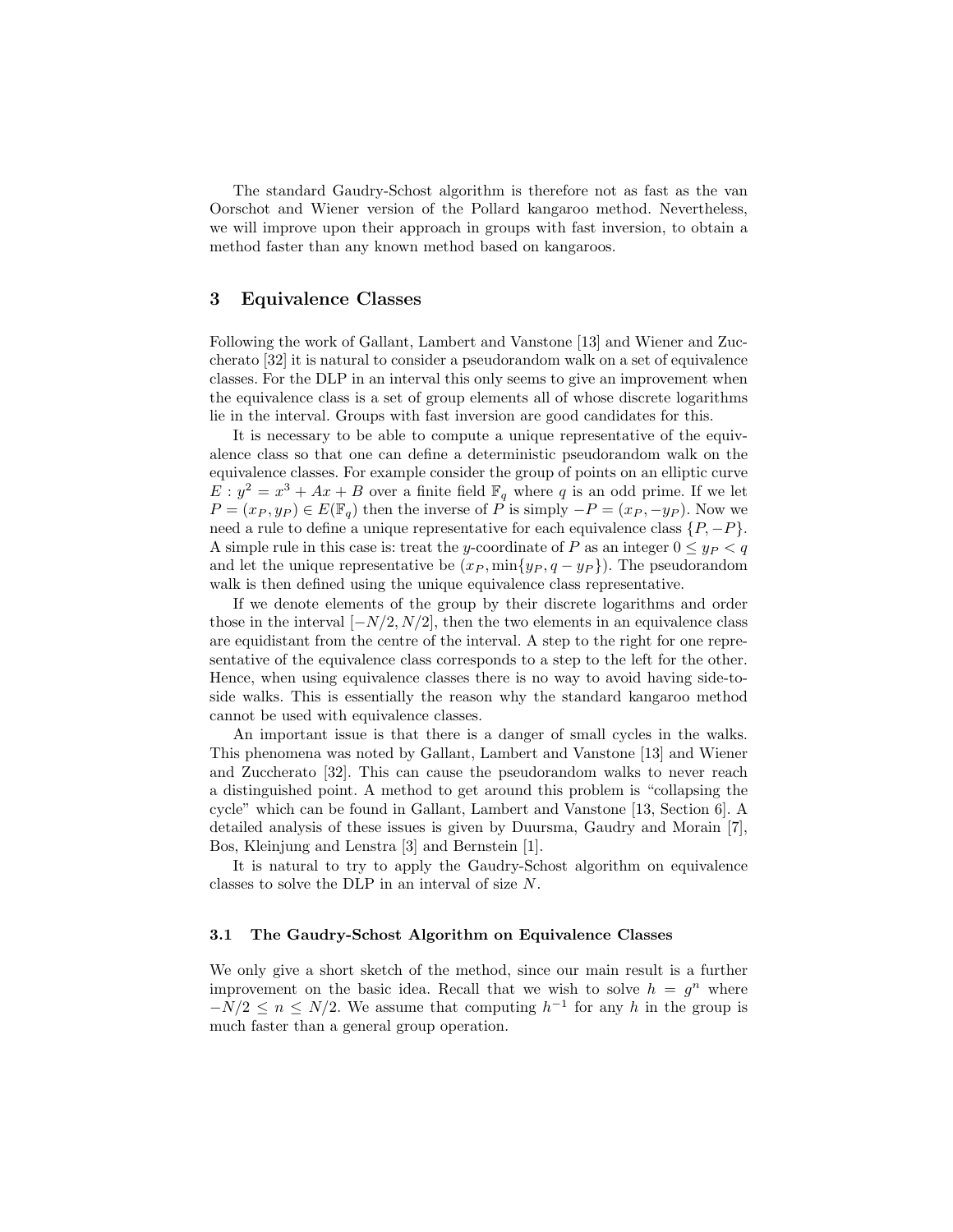The natural approach is to perform random walks in sets of equivalence classes corresponding to the tame and wild sets of the standard Gaudry-Schost method. In other words, it is natural to make the following definition.

Definition 1. Define the tame and wild sets by

$$
T = \{ \{a, -a\} : a \in [-N/2, N/2] \},
$$
  
 
$$
W = \{ \{n+a, -(n+a) \} : a \in [-N/2, N/2] \}.
$$

Note that  $|T| = 1 + N/2 \approx N/2$ .

As before, our main focus is on  $T \cap W$ . When  $n = 0$  we have  $T = W$ and when n is large then  $T \cap W$  is only about half the size of T. However, a subtlety which did not arise in the previous case appears: when  $n > N/4$ and  $a > N/4$  there is only one way an equivalence class  $\{n + a, -(n + a)\}\$ can arise, but when  $|n|$  is small there can be two ways. Specifically, suppose  $-N/4 < n < 0$ , then the equivalence class  $\{n + a, -(n + a)\}\$ can arise from a and from  $a' = -2n - a$  (for example, if  $n = -N/8$  then  $a = N/4$  and  $a' = 0$  are such that  $\{n+a,-(n+a)\} = \{n+a',-(n+a')\}\)$ . This phenomena means that the Gaudry-Schost algorithm samples from the wild set in a non-uniform way and this means we cannot apply Theorem 1 to determine the expected running time of the algorithm. We explain these issues more precisely in the next section.

We do not give an analysis of the average case expected number of group operations for this algorithm. In the next section we make a further optimisation which leads to a better algorithm. A full analysis of the improved algorithm is then given.

## 4 The New Algorithm

We now give an algorithm for the discrete logarithm problem in an interval for groups with efficient inversion. As usual, let  $N$ , q and h be given such that  $4 | N, h = g<sup>n</sup>$  and  $-N/2 \le n \le N/2$ . The basic idea is to run the Gaudry-Schost algorithm on the set of equivalence classes. A further speedup is given by defining the wild set  $W$  to be, in some sense, smaller than the tame set.

**Definition 2.** We define the tame and wild sets (as sets of equivalence classes) by

$$
T = \{ \{a, -a\} : a \in [-N/2, N/2] \},
$$
  
 
$$
W = \{ \{n + a, -(n + a) \} : a \in [-N/4, N/4] \}
$$

where, as always,  $[N_1, N_2] = \{a \in \mathbb{Z} : N_1 \le a \le N_2\}.$ 

The algorithm is then immediate. One samples from  $T$  and  $W$  using pseudorandom walks which are well-defined on equivalence classes. When a walk hits a distinguished point then we store the representative of the equivalence class, its discrete logarithm (or the discrete logarithm of the group element divided by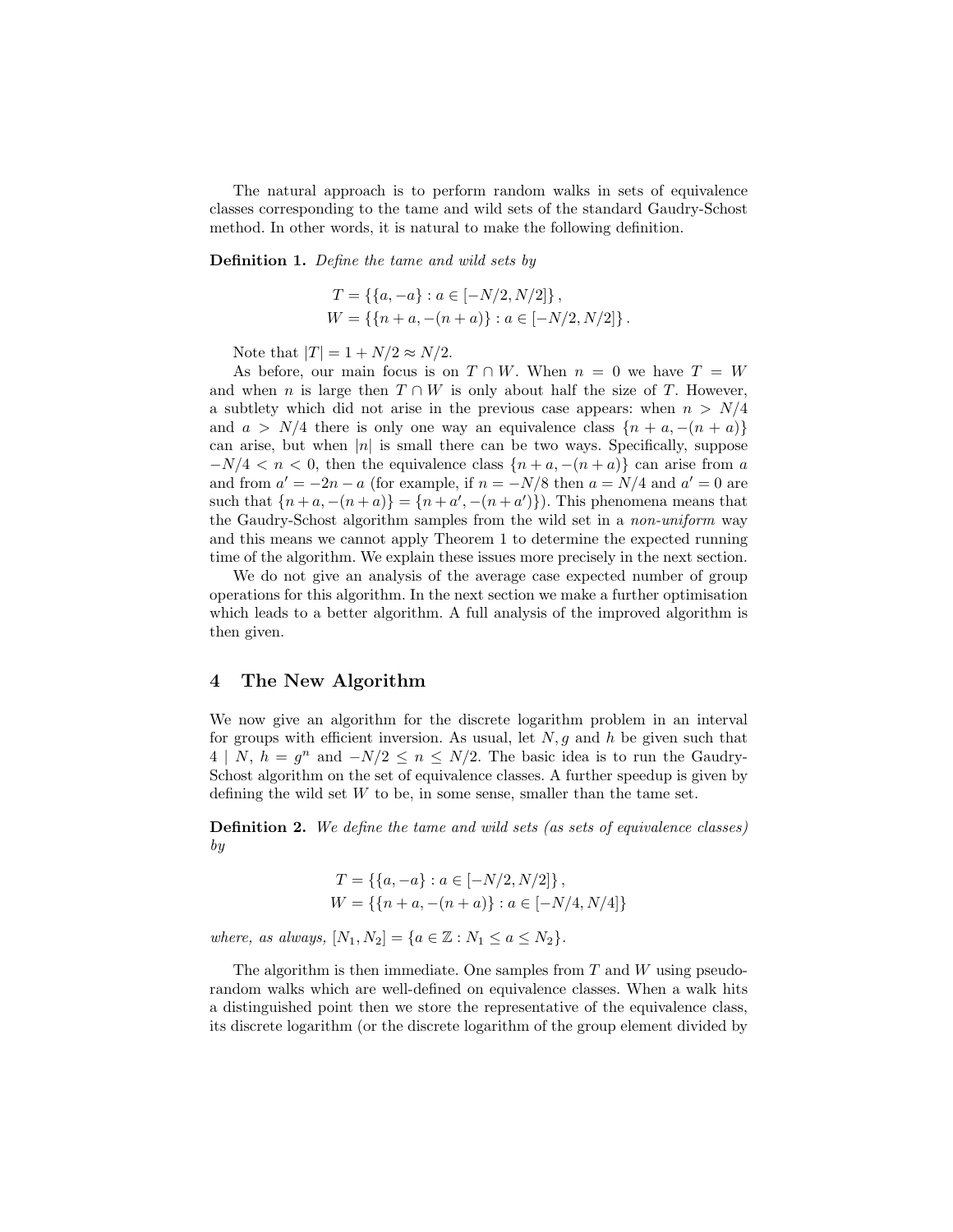h), and the 'type' of the walk. When the same equivalence class is reached by walks of both types then the discrete logarithm problem is solved.

To understand the algorithm it is necessary to consider a 'fundamental domain' for the sets. In other words, we consider sets which are in one-to-one correspondence with the set of equivalence classes. A fundamental domain for T is  $T = [0, N/2]$ ; it is clear that every pair  $\{a, -a\} \in T$  corresponds to exactly one value  $a \in [0, N/2]$ . One choice of fundamental domain for W is  $\{|n| + a \mid a \in [-N/4, N/4]\}.$  However, to visualise  $T \cap W$  we really want the fundamental domain for  $W$  to consist only of positive values, and this is not the case when  $|n| < N/4$ . Hence, when  $|n| < N/4$ , we note that the set W in in one-to-one correspondence with the multi-set

$$
\widetilde{W} = \{|n| + a : a \in [-|n|, N/4]\} \cup \{-(|n| + a) : a \in [-N/4, -|n|)\}
$$
  
= [0, |n| + N/4] + [0, N/4 - |n|). (1)

When  $|n| \le N/4$ , sampling uniformly from W corresponds to sampling uniformly from the multi-set  $\tilde{W}$ , which in turn corresponds to sampling  $a \in$  $[0, |n| + N/4]$  with probability  $4/N$  for  $0 \le a \lt N/4 - |n|$  and probability  $2/N$ for  $N/4 - |n| \le a \le |n| + N/4$ . We describe this as saying that there is a 'double density' of walks in the wild set.



Fig. 2. The set  $\widetilde{T}$  is pictured at the top of the diagram as a long black box. The sets W are given for the values  $n = 0, N/8, N/4$  and  $N/2$  where the diagonal lines denote single density and the cross hatching denotes double density (i.e., repetitions in the multi-set).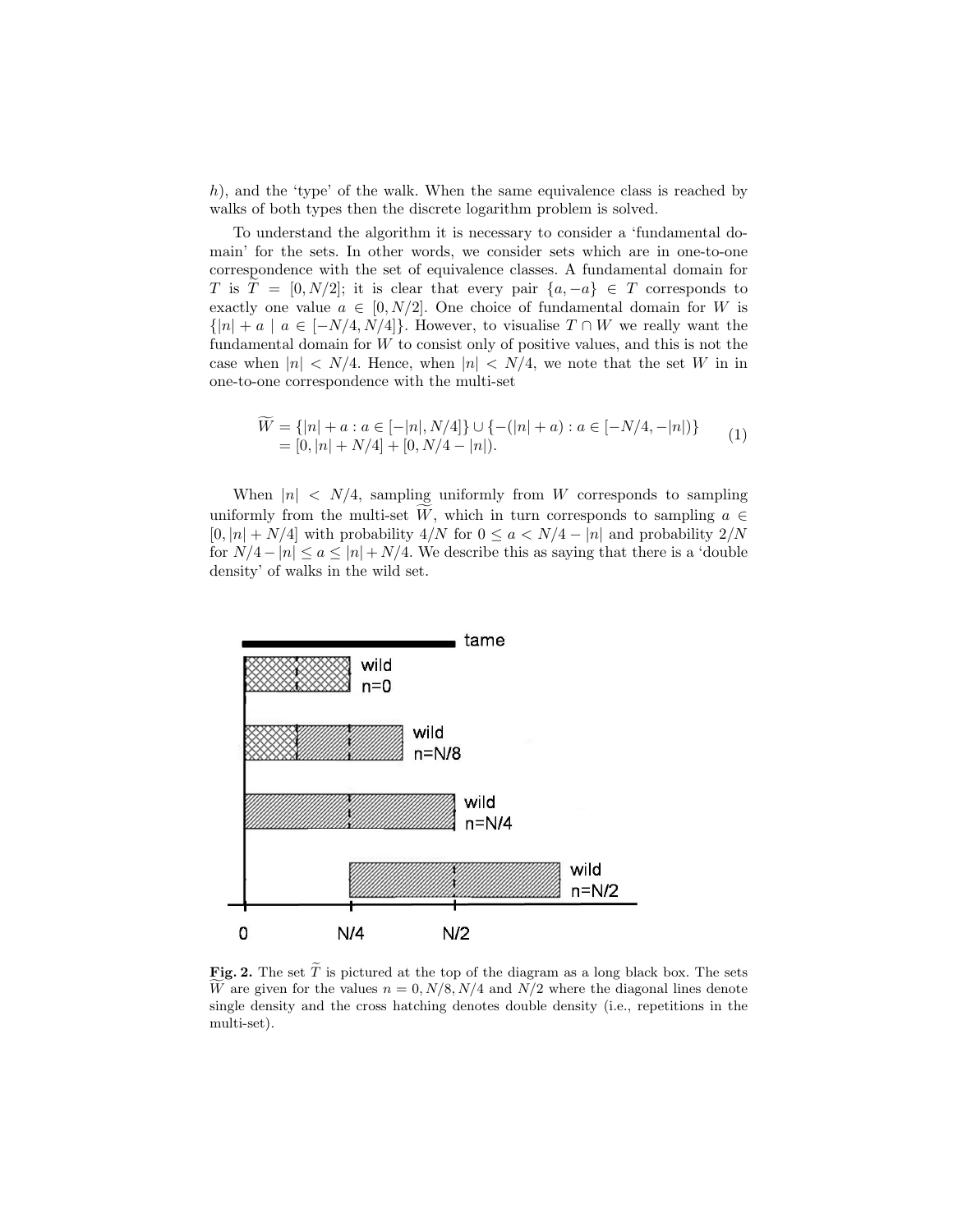To determine the complexity of the algorithm we need a generalisation of Theorem 1. This is a variant of the birthday paradox which applies to coloured balls and non-uniform probabilities. Such a result is proved in [12].

**Theorem 3.** Let  $R \in \mathbb{N}$  and  $0 \leq A \leq R/2$ . Suppose we have an unlimited number of balls of two colours, red and blue, and R urns. Suppose we alternately choose balls of each colour and put them in random urns. Red balls are assigned uniformly and independently to the urns. Blue balls are assigned to the urns independently with the following probabilities: urns  $1 \leq u < A$  are used with probability  $2/R$ , urns  $A \le u \le R-A$  are used with probability  $1/R$ , and urns  $R A < u \leq R$  are used with probability 0. Then the expected number of assignments that need to be made in total before we have an urn containing two balls of the that need to be made in total before<br>different colour is  $\sqrt{\pi R} + O(R^{1/4})$ .

We refer to [12] for the proof. However, it is relatively easy to see why the result should be true: The probability that a red ball and a blue ball fall in the same urn is

$$
A \frac{1}{R} \frac{2}{R} + (R - 2A) \frac{1}{R} \frac{1}{R} + A \frac{1}{R} 0 = \frac{1}{R}
$$

which is exactly the same as the probability in the case where both red and blue balls are distributed uniformly. One significant difference from the standard Tame-Wild birthday paradox is that there is an increased chance of two or more blue balls being placed in the same urn (and this has the effect of lowering the probability of a collision among balls of different colour). Hence, Theorem 3 does not seem to be an immediate consequence of the results in [23, 31].

Theorem 4. If elements are sampled uniformly at random with replacement alternately from the sets  $T$  and  $W$  of Definition 2 and recorded, the expectation, over all problem instances, of the number of selections before a tame-wild collision is

$$
(5\sqrt{2}/4 - 1)\sqrt{\pi N} + O(N^{1/4}) \approx 1.36\sqrt{N}.
$$

*Proof.* Let  $h = g^{xN}$  for  $-1/2 \le x \le 1/2$ . Due to symmetry we only need to look at the positive half of the interval of exponents. As we have seen, when  $0 \leq x < 1/4$  we have  $W \subseteq T$  and we are sampling in  $T \cap W$  uniformly with the tame elements and non-uniformly with the wild elements. On the other hand, when  $1/4 \leq x \leq 1/2$  then T and W are both sampled uniformly, but  $T \cap W$  is now a proper subset of  $T$  and  $W$  in general. The analysis therefore breaks into two cases.

In the case  $0 \leq x < 1/4$ , by Theorem 3 (taking R to be the size of the fundemental domain for T, which is  $N/2$ , the expected number of group operations to get a collision is  $\sqrt{\pi N/2} + O(N^{1/4})$ .

In the case  $1/4 \leq x \leq 1/2$  one sees that (approximating the number of integers in  $T \cap W$  with the length of the corresponding interval in R)  $|T \cap W|$  =  $3N/4 - xN = N(3/4 - x)$  (here by  $|T \cap W|$  we mean the number of equivalence classes in the intersection) and we are in a very similar situation to the proof of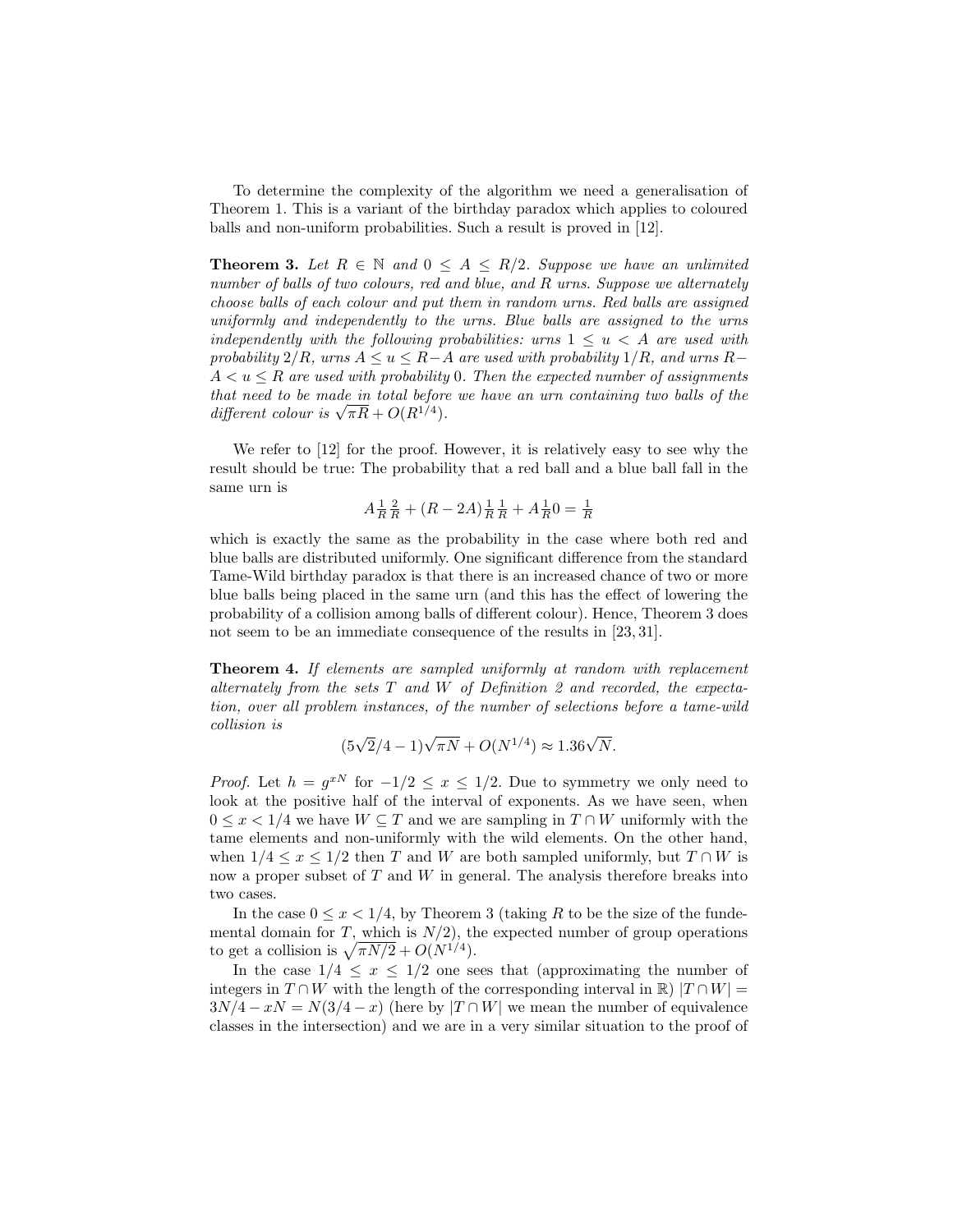Theorem 2. We need to sample  $\sqrt{\pi|T \cap W|}$  points in  $T \cap W$  (half of them tame and half wild). Since  $|T| = |W| = N/2$  we expect to sample

$$
\frac{|T|}{|T \cap W|} \sqrt{\pi |T \cap W|} = \frac{N/2}{N(3/4 - x)} \sqrt{\pi N(3/4 - x)} = \frac{1}{2} \sqrt{\pi N/(3/4 - x)}
$$

group elements in total.

We now average over all problem instances to get an average case running time.

$$
\frac{1}{2}\sqrt{\pi N/2} + 2\int_{1/4}^{1/2} \frac{1}{2}\sqrt{\pi N/(3/4 - x)} = \sqrt{\pi N} \left(\frac{5}{4}\sqrt{2} - 1\right).
$$

This result suggests the following heuristic statement about the running time of the algorithm using pseudorandom walks. The value  $\epsilon$  takes into account various undesirable properties of the pseudorandom walk, such as irregular probability distributions at the boundaries of the regions and detecting and escaping from fruitless cycles.

**Heuristic 2** Our algorithm to solve the DLP in an interval of size  $N$  in a group with fast inversion has everage case expected running time of approximately  $1.36(1+\epsilon)\sqrt{N+1/\theta}$  group operations for some small  $\epsilon > 0$ .

As mentioned earlier, we believe that  $\epsilon$  can be taken to be around 0.05.

This is a significant improvement on the standard Gaudry-Schost algorithm (Heuristic 2) and the Improved Pollard kangaroo method with heuristic running (Heuristic 2) and the improved Pollations [11].

## 5 Experimental Results

We implemented the Improved Gaudry-Schost algorithm using equivalence classes for solving the DLP in an interval using the software package Magma. The group used was the group of points on the following elliptic curve

$$
E: y^2 = x^3 + 40x + 1
$$
 over  $\mathbb{F}_p$ 

where  $p = 3645540875029913$ . The group of points has cardinality

#E(Fp) = 3645540854261153 > 2 51 .

We picked various interval sizes and ran a number of experiments on those intervals. Each experiment involved choosing uniformly at random  $-N/2 \le n \le$  $N/2$  and solving the DLP for  $Q = [n]P$ . We counted the number of group operations performed and averaged this over the total number of trials. Walks were not permitted to start within a distance  $m\sqrt{2/3\pi\theta}$  from the edge of any of the sets (this is roughly half the size of the expected maximum distance travelled by a walk).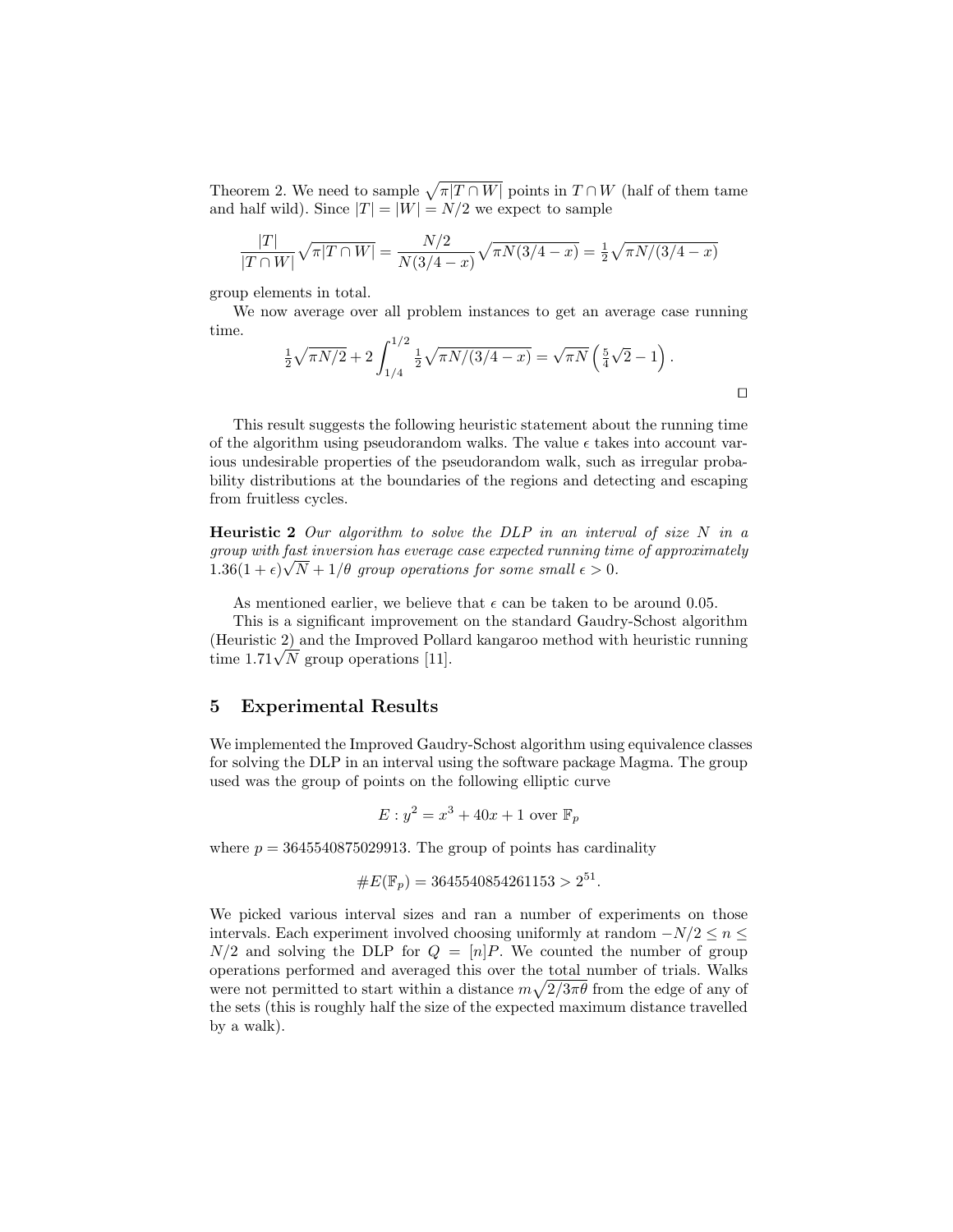|                                                                        |      | $\#$ of Experiments Improved GS on equivalence classes |
|------------------------------------------------------------------------|------|--------------------------------------------------------|
| Experiment 1<br>$N\approx 2^{34}$<br>$m=2^8$<br>$\theta = 2^{-5}$      | 1000 | $1.49\sqrt{N}$                                         |
| Experiment 2<br>$N\approx 2^{40}$<br>$m = 2^{11}$<br>$\theta = 2^{-5}$ | 300  | $1.47\sqrt{N}$                                         |
| Experiment 3<br>$N\approx 2^{48}$<br>$m=2^{14.5}\,$<br>$\theta=2^{-6}$ | 50   | $1.46\sqrt{N}$                                         |

Table 1. Average number of group operations performed by our algorithm for different values of N.

The average number of group operations performed for the different experiments are given in Table 1. Note that the constants are all within 0.13 of the theoretical value of 1.36. We believe that better experiments would bring this gap down to around 0.05.

To detect small cycles we stored the previous 30 group elements in the walk in the case  $N \approx 2^{34}$  (respectively, 30, 45 group elements for  $N \approx 2^{40}$ , 2<sup>48</sup>). Each new step in the walk was compared with the previous 30 (respectively, 35, 45) group elements visited. If this group element had already been visited then the walk is in a cycle. We used a deterministic method to jump out of the cycle (using a jump of distinct length from the other jumps used in the pseudorandom walk) so that the pseudorandom walk as a whole remained deterministic. The cost of searching the list of previous group elements is not included in our experimental results, but our count of group operations does include the "wasted" steps from being in a cycle.

We terminated walks which ran for  $5/\theta$  steps without arriving at a distinguished point (the usual recommendation is  $20/\theta$  steps; see [25]). This will give us a slightly worse running time than optimal.

There is plenty of room for improvement in these experimental results. First, improved techniques to handle cycles (see, for example, [1, 3]) may lead to faster running times (though note that we cannot use doublings/squarings when working in an interval). However, we should remark that many of the costs of handling cycles are hidden in our experimental results, as we only count the number of group operations. Second, the relationship between the values of m and  $\theta$  in our examples is probably not optimal. Third, one might get better results by not running the same number of tame walks as wild walks or by slightly changing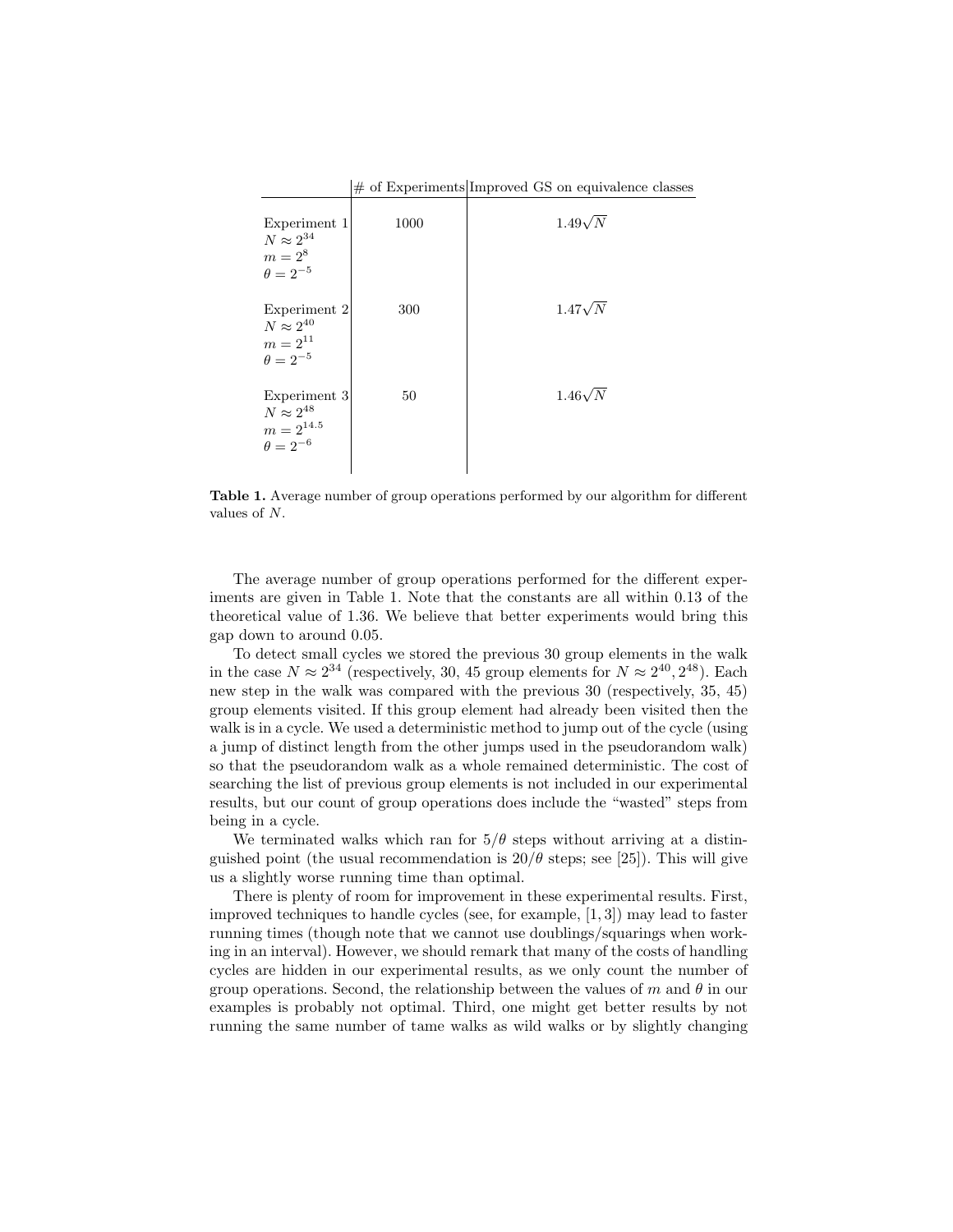the sizes of the tame and wild regions (though we have investigated a number of variants without success).

# 6 Conclusion

We have presented the first algorithm to exploit equivalence classes for the discrete logarithm problem in an interval. Our algorithm can be applied in groups where we have fast inversion such as in the group of points on an elliptic curve. where we have fast inversion such as in the group of points on an elliptic curve.<br>The average expected running time of our algorithm is close to  $1.36\sqrt{N}$  group operations. Our practical experiments confirm that we can achieve a significant improvement over previous methods.

## Acknowledgements

We thank the anonymous referees of PKC 2010 and ASIACRYPT 2009 for a number of very helpful comments. We also thank Wei Liu (an MSc student of the first author), who made some suggestions to improve the paper.

## References

1. Bernstein, D.J. : Faster rho for elliptic curves. Rump session talk at ANTS IX. (2010)

Available from: http://cr.yp.to/talks/2010.07.20/slides.pdf

- 2. Boneh, D., Goh, E.J., Nissim, K.: Evaluating 2-DNF formulas on ciphertexts. In Kilian, J., ed.: TCC 2005. LNCS, vol. 3378, pp. 325–341. Springer (2005)
- 3. Bos, J.W., Kleinjung, T., Lenstra, A.K.: On the use of the negation map in the Pollard Rho method. preprint (2010)
- 4. Cheon, J.H.: Security Analysis of the Strong Diffie-Hellman Problem. In Vaudenay, S., ed.: EUROCRYPT 2006. LNCS, vol. 4004, pp. 1–11, Springer-Verlag (2006)
- 5. Cofman, E.G., Flajolet, P., Flatto, L., Hofri, M.: The Maximum of a Random Walk and its Application to Rectangle Packing. Technical report, INRIA (1997)
- 6. Cohen, H., Frey, G.: Handbook of Elliptic and Hyperelliptic Curve Cryptography. Discrete Mathematics and its Applications. Chapman & Hall/CRC (2005)
- 7. Duursma, I.M., Gaudry, P., Morain, F.: Speeding up the discrete log computation on curves with automorphisms. In Lam, K.Y., Okamoto E., Xing, C. ed.: ASIACRYPT 1999. LNCS, vol. 1716, pp. 103–121. Springer-Verlag (1999)
- 8. Galbraith, S.D., Lin, X., Scott, M.: Endomorphisms for Faster Elliptic Curve Cryptography on a Large Class of Curves. In Joux, A., ed.: EUROCRYPT 2009. LNCS, vol. 5479, pp. 518–535. Springer-Verlag (2009)
- 9. Galbraith, S.D., Ruprai, R.S.: An improvement to the Gaudry-Schost algorithm for multidimensional discrete logarithm problems. In Parker, M.G., ed.: Cryptography and Coding, 12th IMA International Conference. LNCS, vol. 5921, pp. 368–382. Springer (2009)
- 10. Galbraith, S.D., Ruprai, R.S.: Using Equivalence Classes to Speed Up the Discrete Logarithm Problem in a Short Interval, in P. Nguyen and D. Pointcheval (eds.), PKC 2010, Springer LNCS 6056 (2010) 368-383.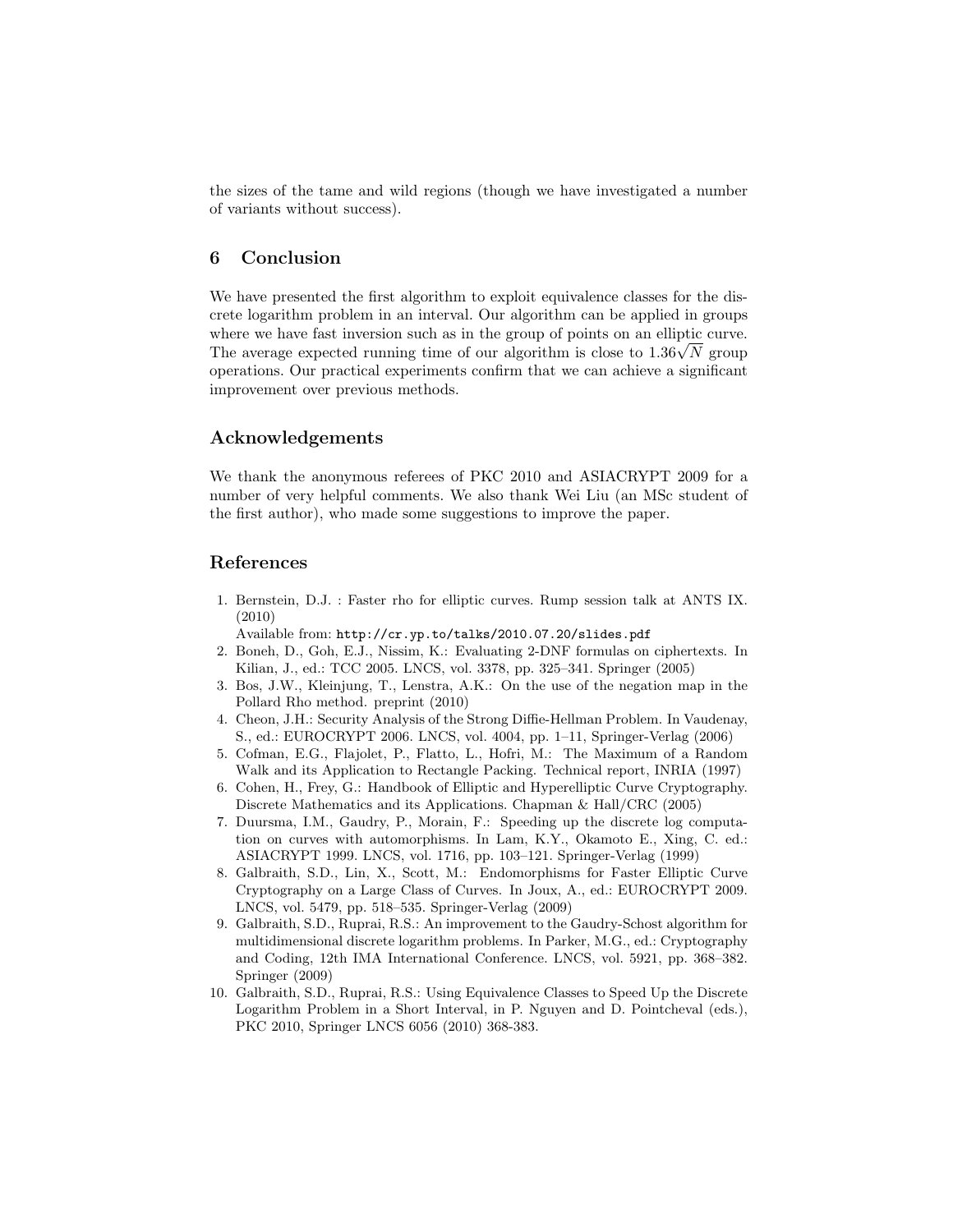- 11. Galbraith, S.D., Pollard, J.M., Ruprai, R.S.: Computing Discrete Logarithms in an Interval. Preprint (2010)
- 12. Galbraith, S.D., Holmes, M.: A non-uniform birthday problem with applications to discrete logarithms. Preprint (2010)
- 13. Gallant, R.P., Lambert, R.J., Vanstone, S.A.: Improving the Parallelized Pollard Lambda Search on Binary Anomalous Curves. Mathematics of Computation 69, 1699–1705 (2000)
- 14. Gallant, R.P., Lambert, R.J., Vanstone, S.A.: Faster Point Multiplication on Elliptic Curves with Efficient Endomorphisms. In Kilian, J., ed.: CRYPTO 2001. LNCS vol. 2139, pp. 190–200. Springer-Verlag (2001)
- 15. Gaudry, P., Harley, R.: Counting Points on Hyperelliptic Curves over Finite Fields. In Bosma, W., ed.: Proceedings of Algorithm Number Theory Symposium - ANTS IV. LNCS, vol. 1838, pp. 313–332. Springer-Verlag (2000)
- 16. Gaudry, P., Schost, E.: A low-memory parallel version of Matsuo, Chao and Tsujii's algorithm. In Buell, D.A., ed.: Proceedings of Algorithm Number Theory Symposium - ANTS VI. LNCS, vol. 3076, pp. 208–222. Springer-Verlag (2004)
- 17. Gennaro, R.: An Improved Pseudo-random Generator Based on Discrete Log. In Bellare, M., ed.: CRYPTO 2000. LNCS, vol. 1880, pp. 469–481. Springer-Verlag (2000)
- 18. Gopalakrishnan, K., Thériault, N., Yao, C.Z.: Solving Discrete Logarithms from Partial Knowledge of the Key. In Srinathan, K., Rangan, C.P., Yung, M., eds.: INDOCRYPT 2007. LNCS, vol. 4859, pp. 224–237. Springer-Verlag (2007)
- 19. Jao, D., Yoshida, K.: Boneh-Boyen signatures and the Strong Diffie-Hellman problem. In Shacham, H., Waters, B., eds.: Pairing 2009. LNCS, vol. 5671, pp. 1–16. Springer-Verlag (2009)
- 20. Lim, C.H., Lee, P.J.: A Key Recovery Attack on Discrete Log-based Schemes Using a Prime Order Subgroup. In Kaliski Jr., B.S., ed.: CRYPTO 1997. LNCS, vol. 1294, pp. 249–263. Springer-Verlag (1997)
- 21. Liu, W.: Improved algorithms for the 2-dimensional discrete logarithm problem with equivalence classes. MSc Thesis, University of Auckland (2010)
- 22. Montenegro, R., Tetali, P.: How long does it take to catch a wild kangaroo? In: 41st ACM Symposium on Theory of Computing. (2009)
- 23. Nishimura, K., Sibuya, M.: Probability to meet in the middle. Journal of Cryptology 2, 13–22 (1990)
- 24. van Oorschot, P.C., Wiener, M.J.: On Diffie-Hellman Key Agreement with Short Exponents. In Maurer, U., ed.: EUROCRYPT 1996. LNCS, vol. 1070, pp. 332–343. Springer-Verlag (1996)
- 25. van Oorschot, P.C., Wiener, M.J.: Parallel collision Search with Cryptanalytic Applications. Journal of Cryptology 12, 1–28 (1999)
- 26. Patel, S., Sundaram, G.: An Efficient Discrete Log Pseudo Random Generator. In Krawczyk, H., ed.: CRYPTO 1998. LNCS, vol. 1462, pp. 304–317. Springer-Verlag (1998)
- 27. Pollard, J.M.: Monte Carlo Methods for Index Computation mod  $p$ . Mathematics of Computation 32(143), 918–924 (1978)
- 28. Pollard, J.M.: Three kangaroos are better than two! Private Communication (2009)
- 29. Pollard, J.M.: Kangaroos, Monopoly and Discrete Logarithms. Journal of Cryptology 13, 437–447 (2000)
- 30. Ruprai, R.S.: An improvement to the Gaudry-Schost algorithm for multidimensional discrete logarithm problems and applications. PhD Thesis, Royal Holloway, University of London (2010)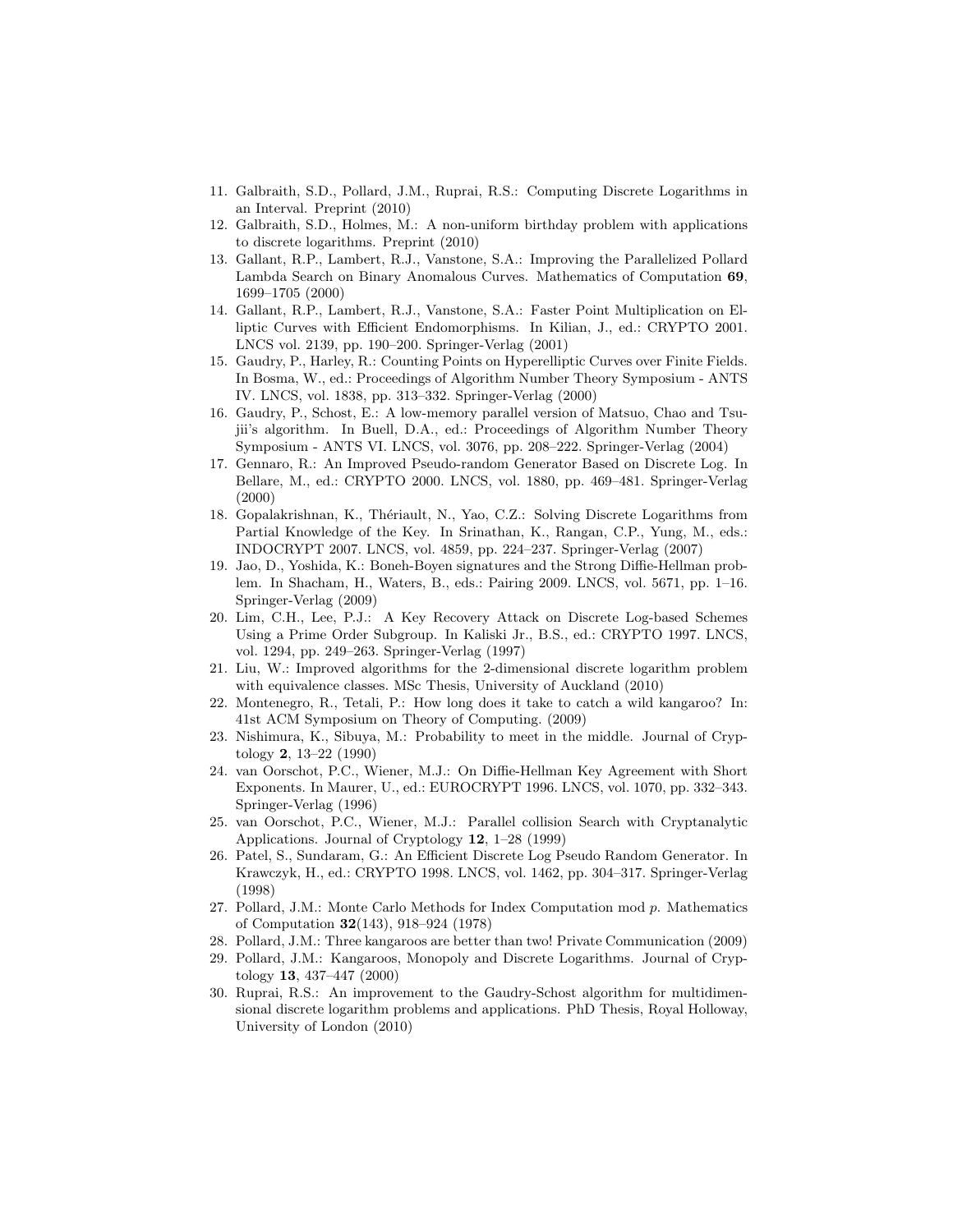- 31. Selivanov, B.I.: On waiting time in the scheme of random allocation of coloured particles. Discrete Math. Appl. 5(1), 73–82 (1995)
- 32. Wiener, M.J., Zuccerato, R.J.: Faster Attacks on Elliptic Curve Cryptosystems. In Tavares, S.E., Meijer, H., eds.: Selected Areas in Cryptography. LNCS, vol. 1556, pp. 190–200. Springer-Verlag (1998)

# A Background on the Pollard kangaroo Method

We first briefly recall the Pollard kangaroo method using distinguished points as described by van Oorschot and Wiener [25] and Pollard [29]. To fix notation: We are given g, h and N and asked to find  $0 \le n \le N$  such that  $h = g^n$ .

As with the rho method, the kangaroo method relies on a pseudorandom walk, however steps in the kangaroo walk correspond to known small increments in the exponent (in other words, kangaroos make small jumps). The tame kangaroo starts in the middle of the interval (i.e., at  $g^{N/2}$ ) and jumps towards the right. The wild kangaroo starts at the group element  $h$  and jumps to the right using the same pseudorandom walk. On a serial computer one alternately jumps the tame and wild kangaroos. Every now and then a tame or wild kangaroo lands on a distinguished group element  $u$  and stores it in a sorted list, binary tree or hash table together with its discrete logarithm (if the kangaroo is tame) or the discrete logarithm of  $uh^{-1}$  (if the kangaroo is wild). Once the same group element is visited twice by different kangaroos the DLP is solved.

The kangaroo method is not analysed using the birthday paradox but using the mean step size  $m$  of the pseudorandom walks. Once the rear kangaroo reaches the starting point of the front kangaroo it is jumping over a region where roughly one in  $m$  group elements have been visited by the front kangaroo. Hence, there is a roughly  $1/m$  probability at each step that the back kangaroo lands on a footprint of the front kangaroo. Therefore, the walks collide after an expected m steps.

One obtains the heuristic average case expected running time of approxi-One obtains the neuristic average case expected running time of approximately  $2\sqrt{N}$  group operations as follows: Choose  $m = \sqrt{N}/2$ . The rear kangaroo is, on average, distance  $N/4$  from the front kangaroo. The rear kangaroo therefore performs  $N/(4m)$  jumps to reach the starting point of the front kangaroo, followed by  $m$  more steps until the walks collide (and then a small number more steps until a distinguished point is hit). Since there are two kangaroos in action steps until a distinguished point is hit). Since there are two kangaroos in act<br>the total running time is roughly  $2(N/(4m) + m) = 2\sqrt{N}$  group operations.

## B Two-Dimensional Problems

One can consider the multi-dimensional DLP: Given  $g_1, \ldots, g_d, h$  and bounds  $N_1, \ldots, N_d$ , to compute  $n_1, \ldots, n_d \in \mathbb{Z}$  such that  $h = g_1^{n_1} \cdots g_d^{n_d}$  and  $|n_i| \leq N_i$ for  $1 \leq i \leq d$ . We call the integer d the dimension. The size of the solution region is  $N = \prod_{i=1}^{d} (2N_i + 1)$ . This problem arises in a number of applications. For example, Gaudry and Schost [16] use algorithms for the 2-dimensional DLP in point counting on hyperelliptic curves of genus 2.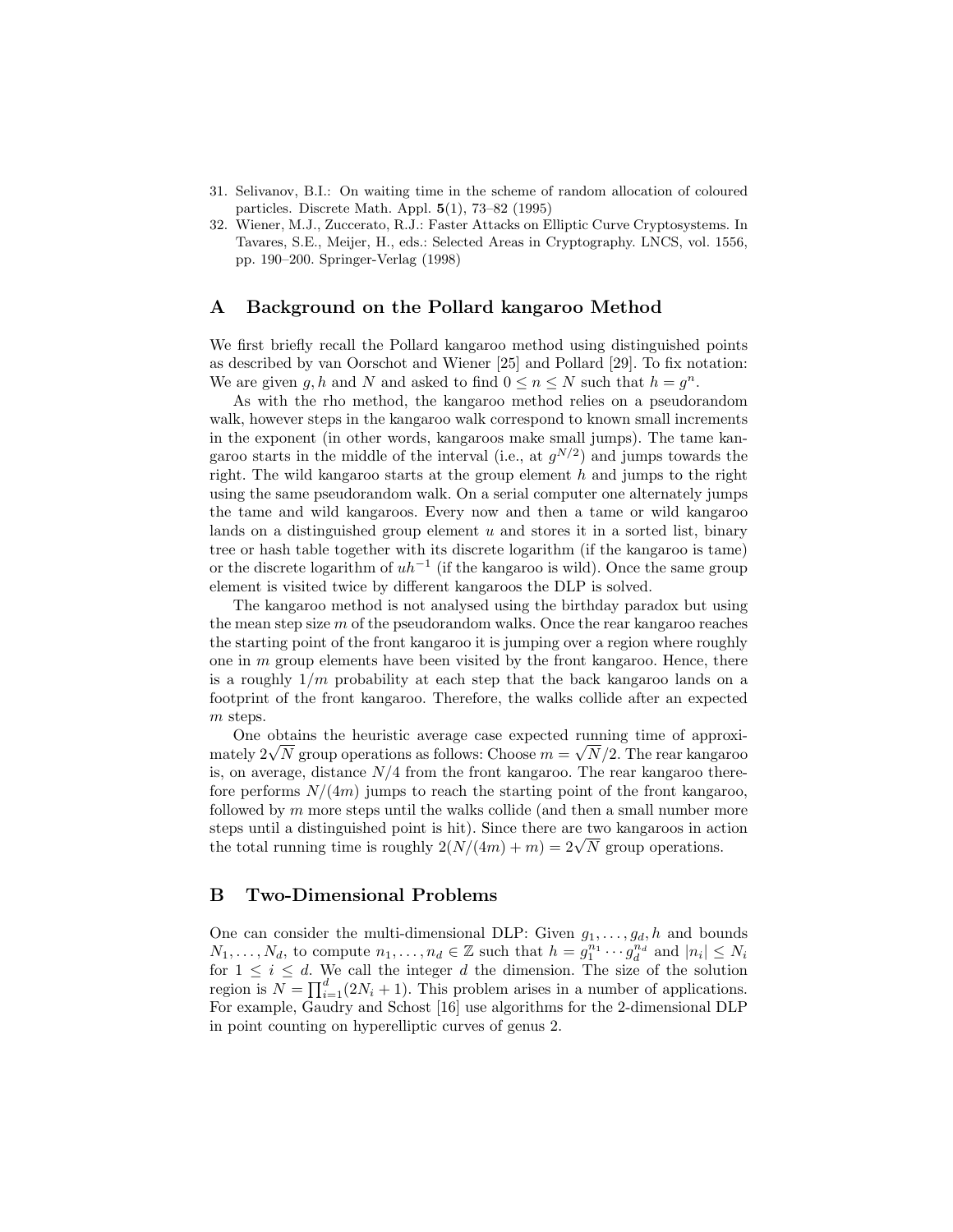The 2-dimensional DLP also arises if one tries to analyse the security of elliptic curve cryptography using the Gallant-Lambert-Vanstone (GLV) method [14]. In this method one has an efficiently computable group homomorphism  $\psi$  and one computes  $nP$  for  $P \in E(\mathbb{F}_q)$  and  $n \in \mathbb{N}$  as  $n_1P + n_2\psi(P)$  where  $|n_1|, |n_2| \approx$  $\sqrt{n}$ . There is an algorithm to compute the pair  $(n_1, n_2)$  from n, but a natural trick is to choose  $(n_1, n_2)$  directly. It is tempting to choose  $|n_1|$  and  $|n_2|$  to be a little smaller than  $\sqrt{n}$ , and the extent to which this can be done without losing security depends on the difficulty of the 2-dimensional DLP. Gaudry and Schost do not give a precise figure for the running time of this algorithm but we have the following heuristic under the usual assumptions (see [9] for further details of this result and an improvement of the constant from 2.43 to 2.36).

Heuristic 3 The Gaudry and Schost [16] algorithm solves the 2-dimensional DLP in as above in  $2.43(1+\epsilon)\sqrt{N+1/\theta}$  group operations for small  $\epsilon > 0$ .

#### B.1 Solving Using Equivalence Classes

In groups with efficiently computable inverse (such as the groups of interest to Gaudry and Schost and the GLV method) one can consider equivalence classes as we did in the 1-dimensional case. To be precise, let

$$
T = \{ \{ (a, b), (-a, -b) \} : a, b \in \mathbb{Z} \ , \ -N_1 \le a \le N_1, -N_2 \le b \le N_2 \}
$$

be the set of equivalence classes of points in a box of area  $4N_1N_2$  centered at 0. Note that T contains  $N = (2N_1 + 1)(2N_2 + 1)$  integer points but, as throughout this paper, we approximate the number of integer points in a region by its area. For  $(n_1, n_2)$  such that  $-N_i \leq n_i \leq N_i$   $(i \in \{1, 2\})$  we consider the set

$$
W = \left\{ \{ (n_1 + a, n_2 + b), (- (n_1 + a), -(n_2 + b)) \} : -N_1/2 \le a \le N_1/2, -N_2/2 \le b \le N_2/2 \right\}.
$$

Note that  $|W| = \frac{1}{4}|T|$ .

To analyse the algorithm again requires visualising the sets via a 'fundamental domain'. Since the map  $(a, b) \mapsto (-a, -b)$  is rotation by 180 degrees, a natural fundamental domain is the halfplane  $b \ge -a$ . One therefore defines the fundamental domain  $\overline{T}$  for  $T$  to be

$$
T = \{(a, b) : -N_1 \le a \le N_1, -a \le b \le N_2\}.
$$

Note that  $|\widetilde{T}| \approx 2N_1N_2$ . A fundamental domain for  $\widetilde{W}$  which is contained in  $\widetilde{T}$ is relatively easy to define, but note that, as in Section 4, this can be a multi-set and we can again be in the case of non-uniform sampling of  $W$ .

Write  $n_1 = xN_1$  and  $n_2 = yN_2$  with  $-1 \le x, y \le 1$ . Due to the symmetry in the algorithm we can restrict attention to the upper-right quadrant  $0 \le x, y \le 1$ . When  $0 \leq x < 1/2$  and  $0 \leq y < 1/2$  then the wild region is fully contained in  $T$ , but it has equivalence classes which arise from two different choices for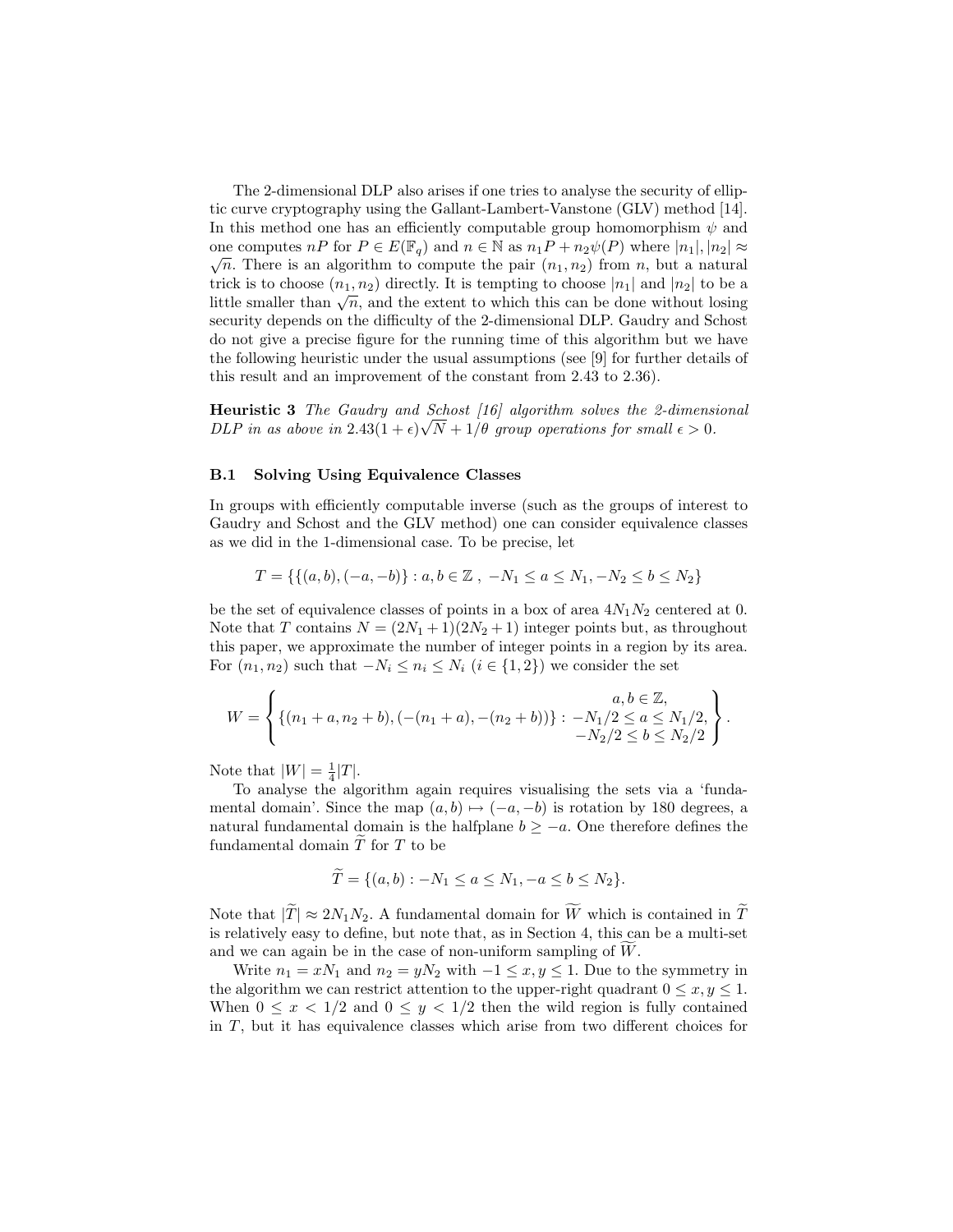$(a, b)$ . In other words, one has a region in  $\widetilde{W}$  of 'double density' of area  $A =$  $\frac{1}{2}N_1N_2(1-2x)(1-2y)$ . The area of the 'single density' part of W is  $N_1N_2-2A$ .

When  $x \geq 1/2$  or  $y \geq 1/2$  then the distribution on  $\widetilde{W}$  is uniform, but  $\widetilde{W}$  is not usually contained in  $\widetilde{T}$  any more. In these cases one can verify that  $|\widetilde{T} \cap \widetilde{W}|$ satisfies

$$
|\widetilde{T} \cap \widetilde{W}| = \begin{cases} N_1 N_2 (3/2 - x) & \text{if } 1/2 \le x \le 1, 0 \le y \le 1/2, \\ N_1 N_2 (3/2 - y) & \text{if } 0 \le x \le 1/2, 1/2 \le y \le 1, \\ N_1 N_2 (3/2 - x) (3/2 - y) & \text{if } 1/2 \le x \le 1, 1/2 \le y \le 1. \end{cases}
$$

Now perform the standard Gaudry-Schost algorithm on equivalence classes, sampling equally from the tame and wild sets (not, sampling twice as often from the tame set as the wild set, as was proposed in the conference version [10] of this paper). The expected running time follows from the result of Galbraith and Holmes.

Theorem 5. Let notation be as above. If elements are sampled uniformly at random with replacement alternately from  $\widetilde{T}$  and  $\widetilde{W}$  and recorded, the expectation, over all problem instances, of the number of selections before a tame-wild tion, over all problem<br>collision is  $1.4776\sqrt{N}$ .

*Proof.* We have  $N = 4N_1N_2$ . We sample elements  $a \in \tilde{T}$  uniformly with probability  $q_{1,a} = 1/(2N_1N_2)$ . We sample elements  $a \in W$  uniformly with probability  $q_{2,a} = 1/(N_1N_2)$ , except for the region of double density, which is sampled with probability  $q_{2,a} = 2/(N_1N_2)$ , and probability 0 in  $\widetilde{T} - \widetilde{W}$ . The main result of [12] is that the expected number of trials before a collision occurs is  $\sqrt{\pi/(2A_N)}$  +  $O(N^{1/4})$  where, in this case,

$$
A_N = 2\frac{1}{2}\frac{1}{2}\sum_{a \in \widetilde{T}} q_{1,a} q_{2,a}.
$$

For  $0 \le x, y \le 1/2$  we compute that  $A_N = 1/N$  (i.e., is independent of the size of the region with double density just as was noted in Theorem 3). For  $0 \le x \le 1/2$ and  $1/2 \le y \le 1$  we find  $A_N = (3/2 - y)/N$  and similarly for the other case. Finally, when  $1/2 \le x, y \le 1$  we have  $A_N = (3/2 - x)(3/2 - y)/N$ .

The expected running time in each case is, to leading order,  $\sqrt{\pi/(2A_N)}$  =  $\sqrt{\pi N/2}u(x,y)$  where  $u(x,y)$  is 1,  $\left(\frac{3}{2}-x\right)^{-1/2}$ ,  $\left(\frac{3}{2}-x\right)^{-1/2}\left(\frac{3}{2}-y\right)^{-1/2}$  etc. The average case expected running time is therefore the average over all these values, which is

$$
\sqrt{\pi N/2} \left( \frac{1}{4} + \frac{1}{2}Z + \frac{1}{2}Z + Z^2 \right)
$$

where

$$
Z = \int_{1/2}^{1} (3/2 - x)^{-1/2} dx = 2 - \sqrt{2}.
$$

The result follows.  $\Box$ 

It has been shown (see Theorem 7 of [21]) that this result can be improved by taking slightly smaller tame and wild sets. Experimental results which show how closely one can get to the idealised theoretical analysis would be nice.